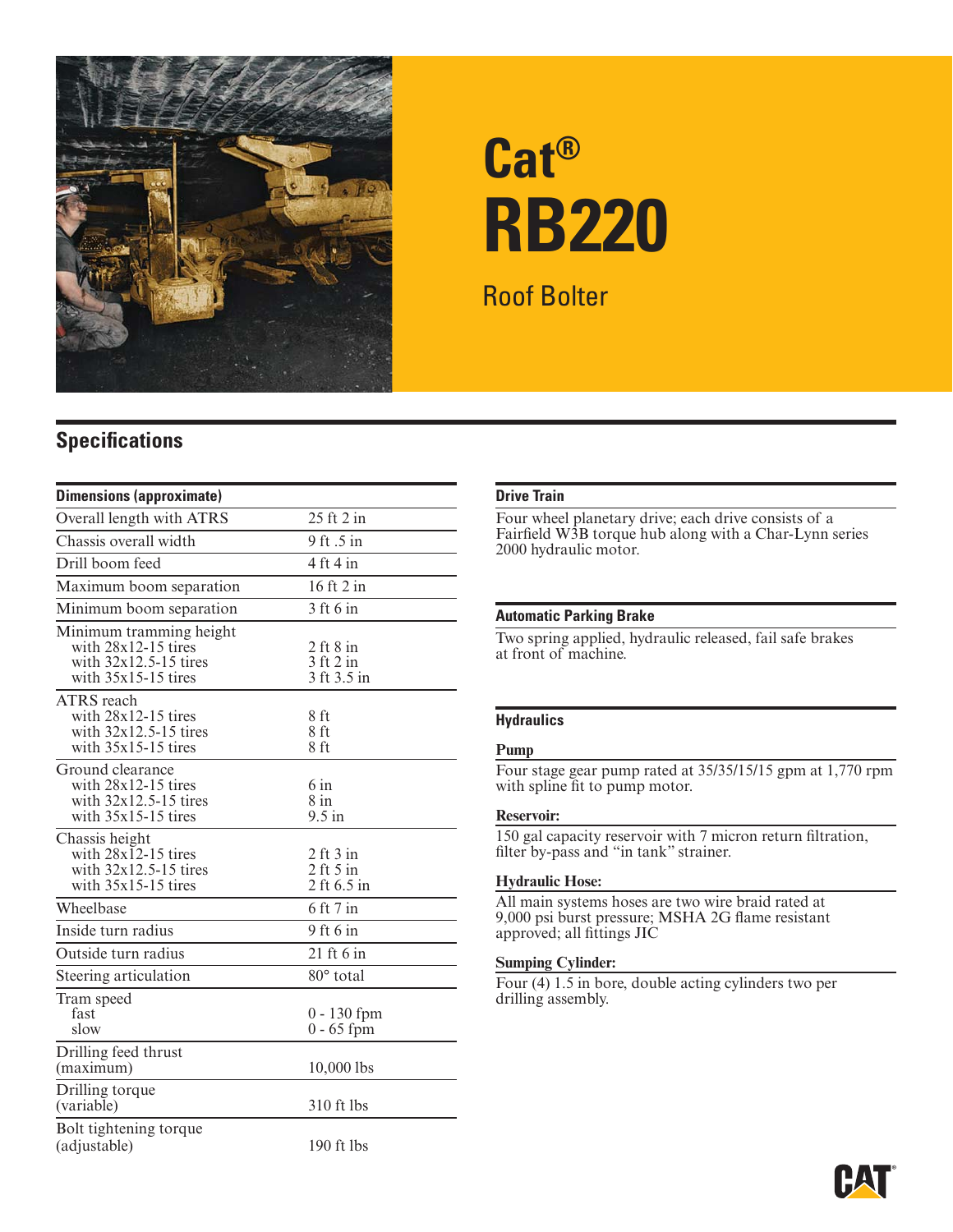## Roof Bolter-RB220





28 X 12/15 TIRE GIVES 5.28" G.C. AT LOWEST POINT (REAR DECK)

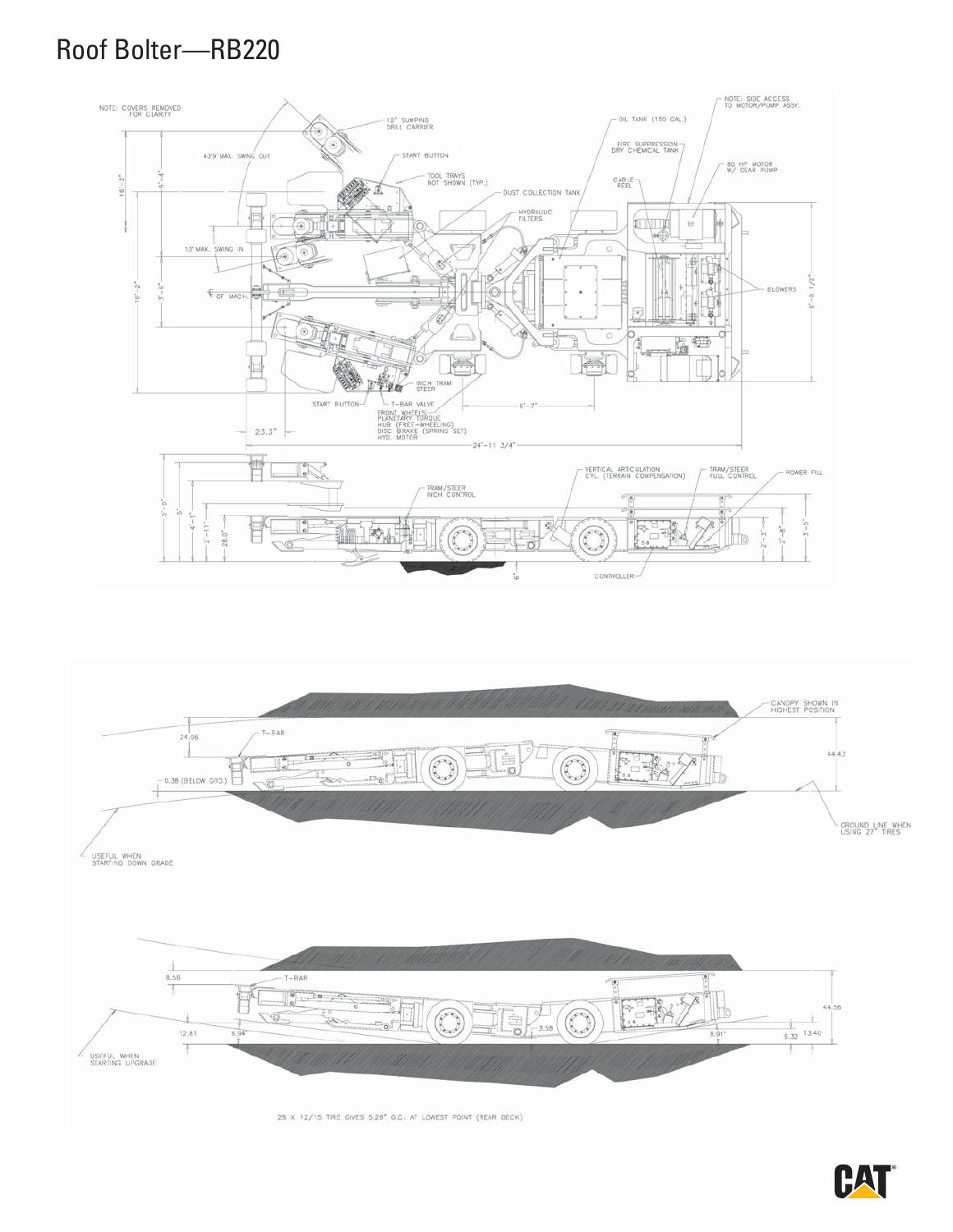#### **Hydraulics (continued)**

#### **Stab Foot Cylinder**

• Two (2) 4 in bore, double acting cylinders, one per drilling assembly.

#### **Boom Swing Cylinder**

• Two (2) 3.5 in bore, double acting cylinders, one per drilling assembly.

#### **Steering Cylinder**

• Two (2) 4 in bore, double acting cylinders.

#### **Boom Feed Cylinder**

• Two (2) 6.5 in bore, double acting cylinder on each boom with in line check valve, one per drilling assembly.

#### **Drill Station Canopy Cylinder**

• Two (2) double stage 3.5 in outer bore and 2.25 in inner bore, double acting cylinder per drill station with pilot operated check valve, one per drilling assembly.

#### **Vertical Articulation Cylinder**

• Two (2) 6 in bore, double acting cylinders that vary the angle of approach and departure for the rear of the roof bolter from up to 15 degrees rear for improved terrain compensation in adverse conditions.

#### **Valve Banks**

- All valve banks are spring returned, bi-directional with main relief set at 2,000 psi. All other pressures are set for each function accordingly.
- 1. One (1) cable reel and vertical articulation valve bank
- 2. One (1) steering valve bank controlled by means of a joy stick valve.
- 3. One (1) ATRS and vertical articulation valve bank.
- 4. Two (2) boom function valve banks, one per drilling assembly.
- 5. One (1) tram valve bank controlled by means of a joystick valve in operators compartment
- 6. One (1) inch tram valve bank at rear of operators side drilling assembly.

#### **Electrical**

#### Start

• Push buttons at tram and drill stations.

#### Stop

• Tape switch (panic strip) at tram and drill stations that de-energize electrical system and applies automatic brake.

#### **Controller**

• Size 4 vacuum contactors, 1.5 KVA transformer and 150 amp circuit breaker.

#### **Fire Suppression**

• Four point, 20 lbs tank, multi-purpose, ABC dry chemical fire suppression system manually actuated from operator's compartment and remote location.

#### **Center Section**

• Extra strength dual application joint welded from high strength steel with pivot pins; complete with horizontal self-aligning pivot thrust bearings.

#### **Frame**

• Low profile with bends utilized where applicable to reduce the number of indeterminate stresses introduced by welding.

#### **Operator's Drill Station Area**

- 1. Hydraulically operated drill boom and stab foot functions.
- 2. ATRS function control and all other positioning function control.
- 3. 1 in thick, hydraulically adjustable drill station canopy on each drilling assembly.
- 4. Storage tool tray on each boom for drill steel, starter steel, drill bits and etc.
- 5. Inch tram function control (left hand drilling assembly only).
- 6. Vertical articulation function control.

#### **Tram Station Area**

- 1. 1 in thick manually adjustable canopy.
- 2. Heavy duty seat.
- 3. Full tram function control.
- 4. Steering function control.
- 5. Vertical articulation function control.
- 6. Cable reel function control.
- 7. Four pressure gauges.
- 8. Power fill function control.

#### **Reservoir Fill System**

• Power hydraulic fill, allows hydraulic oil to be added to reservoir without hand pumping.

#### **Manual**

- Two parts manuals.
- Two operation/maintenance manuals/troubleshooting guides.
- One LinkOne CD which includes all above manuals in electronic format.

#### **Miscellaneous**

• Seven (7) oil sampling kits.